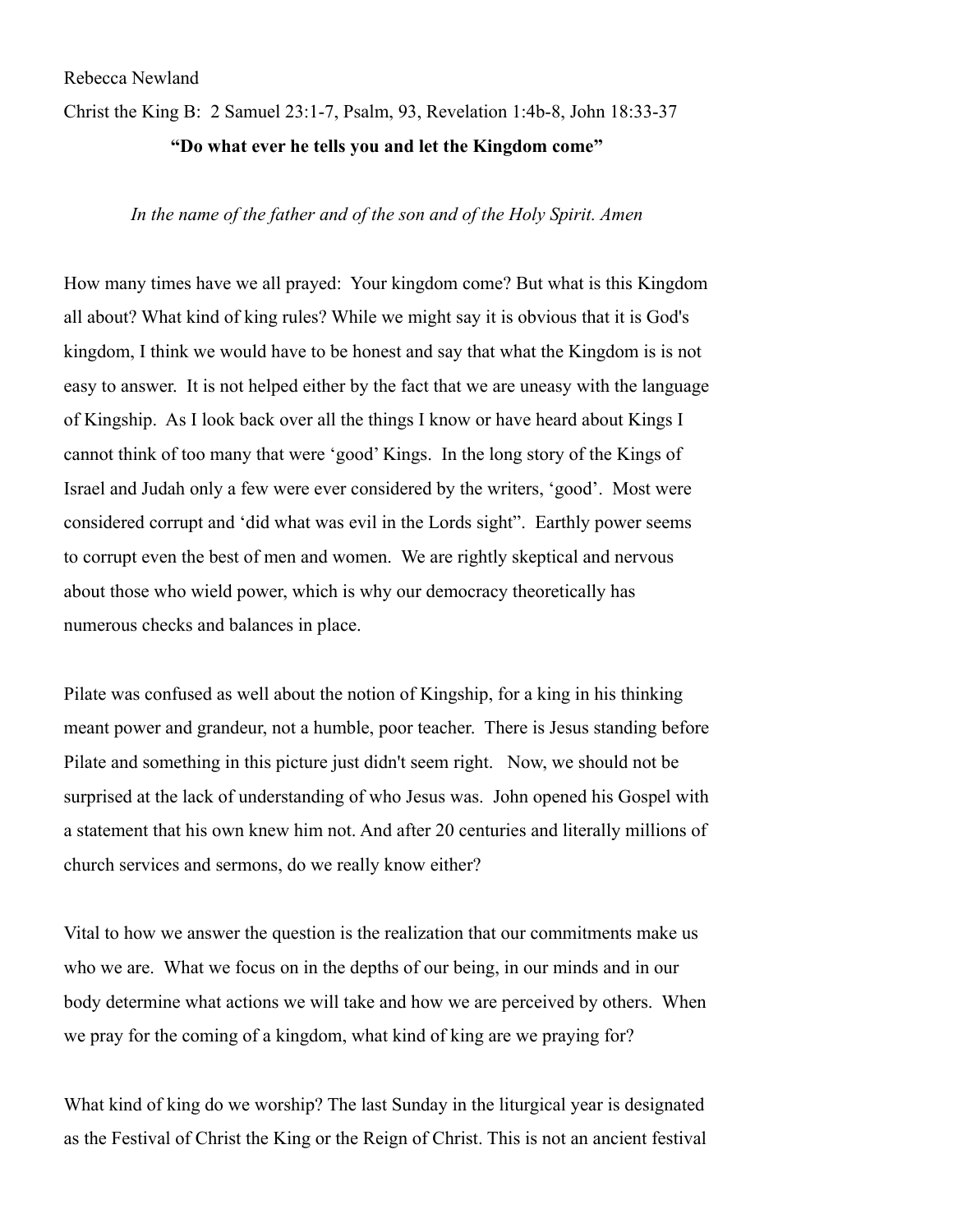like Easter or Christmas. In fact, it is less than a century old. Europe was in chaos. Inflation was rampant, and colonialism was at its worst. Atheistic communism and philosophical nihilism were on the rise.

The seeds of evil that were to produce the terror of the Holocaust and World War II were being planted. Against all this chaos and evil, the Pope established the Festival of Christ the King to declare that Jesus Christ is king. The feast was meant to remind humanity that Christ is the goal of all human history, the joy of all who hear, and the fulfillment of our aspirations.

Today, all around us, the world is already getting ready for the Christmas season. Stores have been decorated for weeks, and we are busy making plans. It is very easy to forget what Christmas is actually all about. So this last Sunday of the year before we begin the formal preparation for Christmas reminds us that we have more than tinsel and presents, mad shopping and endless stress, more even then the baby Jesus of Christmas. We have a sovereign Christ. When we know what kind of king we have, we can sing with great faith, "Joy to the world, the Lord is come. Let earth receive her king."

Today then we celebrate the reign of Christ the king. Jesus both announces and exercises the eternal reign of God. Yet who is listening to him? We tend to be like Pilate verbally sparring with Jesus. "What kind of king are you after all? And by the way, what is truth anyway? No one believes in such things any longer." So the witness is not heard, and we wonder why our vision of the future is not clear and why we so easily lose hope.

Jesus said of the Kingdom that it was in each and every one of us. It is a condition of the heart. It is something we are pointed towards in ourselves. God's kingly will is being done in various odd ways among us even at this moment; the kingdom has come already. Christians have often looked for the kingdom in world events and headlines, but first we must find Christ the King in our hearts.

The challenge of the kingdom is for each of us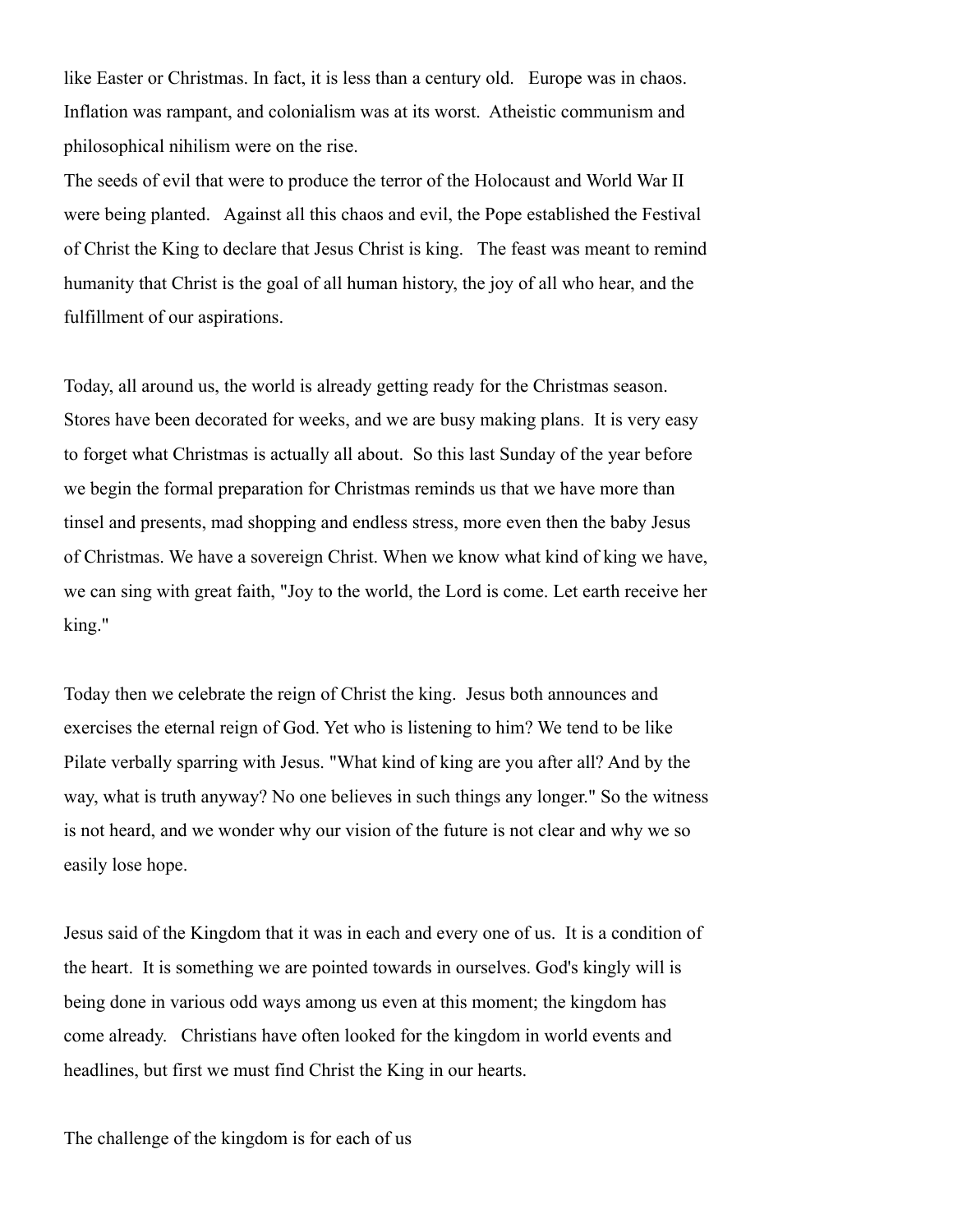To let God be God...in us To let God be God...in our church To let God be God...in our neighborhood To let God be God...in our job, in our family, and ...in our world.

In its simplest terms, the kingdom of God that Jesus announced and embodied is what life would be like on earth, here and now, if God were king and the rulers of this world were not. Just imagine if God ruled the nations, and not Blair, or Bush, or Putin, or Kim Jong-il, or Hussein. Every aspect of personal and communal life would experience a radical reversal. The political, economic, and social subversions would be almost endless—peace-making instead of war mongering, liberation not exploitation, sacrifice rather than subjugation, mercy not vengeance, care for the vulnerable instead of privileges for the powerful, generosity instead of greed, humility rather than hubris, embrace rather than exclusion, etc. The ancient Hebrews had that marvelous word for this, *shalom*, or human well-being.

What is the way to this Kingdom, this place of shalom and well-being? Mary, the mother of Jesus, gave a one-line sermon to the attendants at the wedding feast who ran out of wine, she said, "Do whatever he tells you." That is what we need stamped on our morning cups of coffee to be reminded that to find meaning, purpose, and peace, the shalom of God, we must keep asking ourselves, "What is Jesus telling me to do with my life?" When we do ask and listen for the answer, then we are experiencing the power of his kingdom in our midst.

Finally we need to take note that while we call this day Christ the King Sunday, it is also 'Christ the King under arrest and being interrogated Sunday.' It is Christ the King being held hostage Sunday. It is Christ the royal political prisoner Sunday. It is Christ the King soon to be beaten and crucified Sunday. It is Christ the innocent King/Victim Sunday. It is not Christ the powerful King Sunday. It is not Christ the mighty warrior Sunday. It is not Christ the King as Lawgiver and dispenser of punishment Sunday. It is Christ, whose kingdom is not of the world or of violence or earthly power.